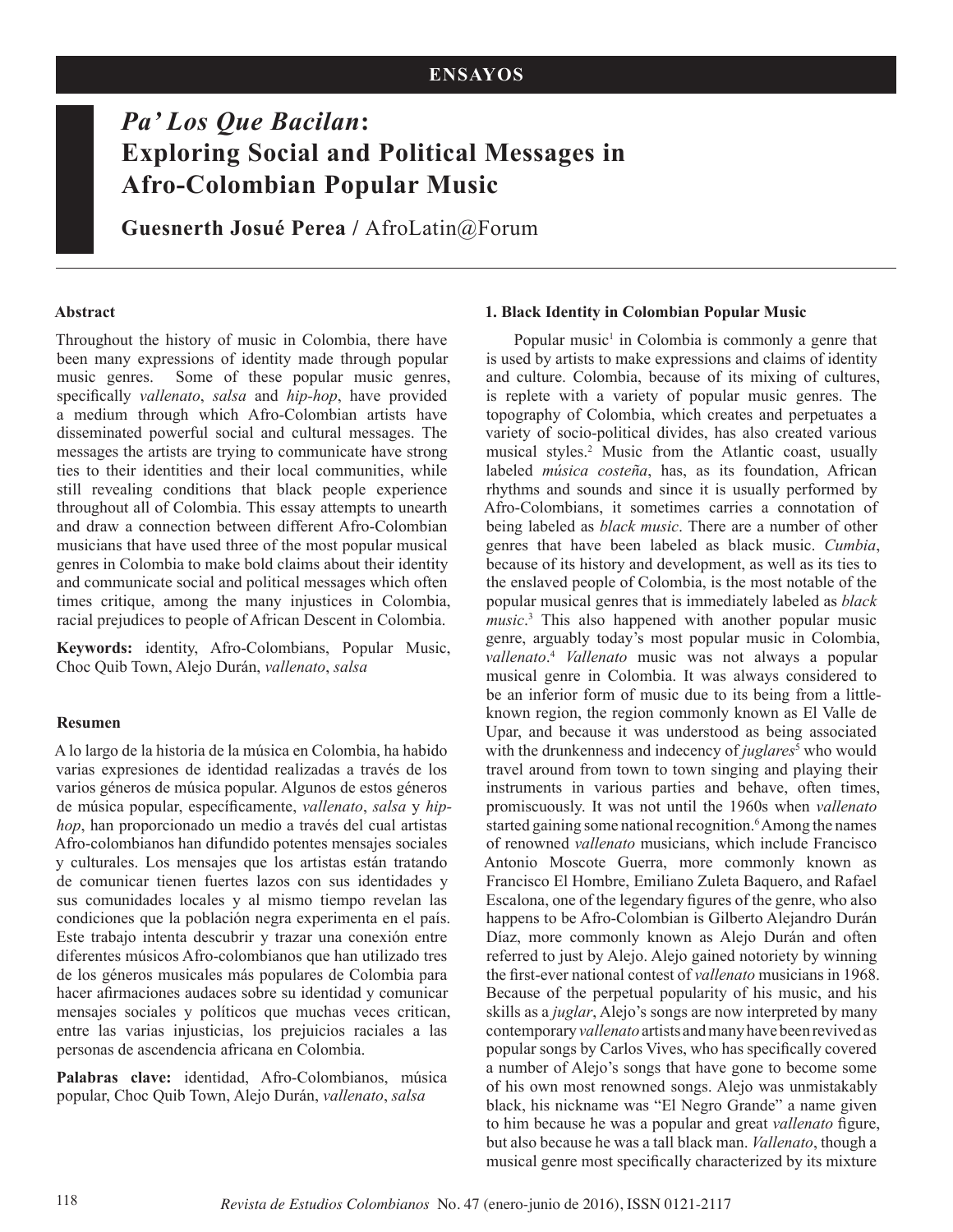and inclusion of three of Colombia's cultures, is a musical genre that is rooted in African sounds and rhythms.7 While *vallenato* music is now understood as *música de despecho*, 8 being that a lot of it deals with loss, including those losses of relationships, friendships, possessions and or status, it was always a genre that expressed the particular experience of the performer. For Alejo, his experience of being one of *vallenato*'s most recognized names in the late '60s and into the '80s, during a time when Colombia was predominantly racist, was something of which he was aware. In one of his songs entitled "Lamento alma mía"<sup>9</sup> (more commonly known as "Ese negro sí toca") he expresses his recognition on being black:

> No crea que esto es un lamento lo que dice el alma mía No crea que esto es un lamento lo que dice el alma mía Pero si es un sufrimiento que mi corazón tenía Lo que dice la gente: "ese negro sí toca"

"Ese sí come nota"

Eso dice la gente: "ese negro sí toca" "Ese sí come nota"

[Don't think that what my soul is saying is sad; Don't think that what my soul is saying is sad. But, it is a suffering that my heart has had

What people are saying: "that black man can play", "That one *eats* notes",

That's what people say: "that black man can play", "That one *eats* notes"]<sup>10</sup>

The song is commonly interpreted as Durán suffering because he does not know who will inherit his accordion after his death. This interpretation comes from hearing the second stanza where he references a friend, "Víctor Julio," as the person who will inherit his accordion and instructs his friend not to give it to anyone because it would break his heart. This would be a correct interpretation of the song if the first stanza were absent. However, when one considers the context of the song and the racial tension of Colombia in the 1970s, when this song was originally released, one understands that he is pained because of his commonly being referred to as a black man who plays accordion but not simply as a great accordion player.<sup>11</sup> One can thus deduce that his suffering is not because he is black (he lets us know in the first line that he is saying this not out of sadness) but he is troubled by the labeling he continues to receive which could be a way of disenfranchising his endeavors as a great accordion player. "Eating notes"<sup>12</sup> refers to an accordion player's ability to play the instrument well and hit many difficult notes with ease. It is also interesting to note that this song was played on the *puya* rhythm<sup>13</sup> of *vallenato*, a rhythm that is the most the difficult to play because of its speed, but is also one of the most recognizable African rhythms in *vallenato* because of the drumming used in the rhythm. Hence, one can understand this song is not a social critique of racial inequality but a claim of identity. Other Afro-Colombian *vallenato* musicians have commonly made

references to their blackness as something to be proud of but also as something that is often trivialized and prejudiced in Colombia's racist society.14

*Vallenato* has not been the only popular music genre through which claims of identity are made in Colombia. In Latin Jazz, or what we more commonly refer to as *salsa*, identity claims have also been made by Afro-Colombians. In addition to various references in songs he previously sang, Joe Arroyo in 1986 composed and released his most recognizable song "Rebelión"15 in which he tells the fictitious story of a black man who defends the rights of a woman he is in a relationship with and thus starts a rebellion in Cartagena.16 The song, which is a decisive claim of Arroyo's blackness and identity before Colombia was recognized as a multicultural nation, $17$  seeks to inform the listening audience of what it means to be black in Colombia: "Quiero contarle mi hermano un pedacito, de la historia negra, de la historia nuestra, caballero, y dice así" [I want to tell you brother a piece of the black history, of our history, and it goes like this]. This first line is important because Arroyo is announcing that the song is not only a part of black history, Afro-Colombian history, but a history of Colombia in general. Furthermore, by him saying it is a piece of "our history" he is clearly identifying himself as black and expresses his consciousness of such by telling a story that happened long ago, a story that not many people would know. Joe Arroyo has continually made further claims of his black identity even interacting with African artists.

Another identity claim is made in a song written by Julio Varela and performed by Grupo Niche entitled "Han cogido la cosa"18, which was originally released in 1999.19 In this song, Grupo Niche was issuing a critique of racial relations in Colombia. This is not rare for Grupo Niche, its name itself means "Group of Black People," emphasizing the membership of the group and letting the audience know immediately what their claim to identity is. The song starts:

> Han cogido la cosa, Que pa' reírse se burlan de mí Han cogido la cosa, Que pa' reírse me agarran a mí

Que tengo grande la boca y la nariz, Que nada bueno no me encuentran a mí Que yo soy prieto, que soy carabalí, Pero orgulloso me siento yo así.

[They have taken the habit that for laughter they ridicule me,

They have taken the habit that for laughter they attach to me

That my nose and mouth are wide That there is nothing good they find in me That I am dark-skinned, that I'm *carabalí* But feel proud of being like this.]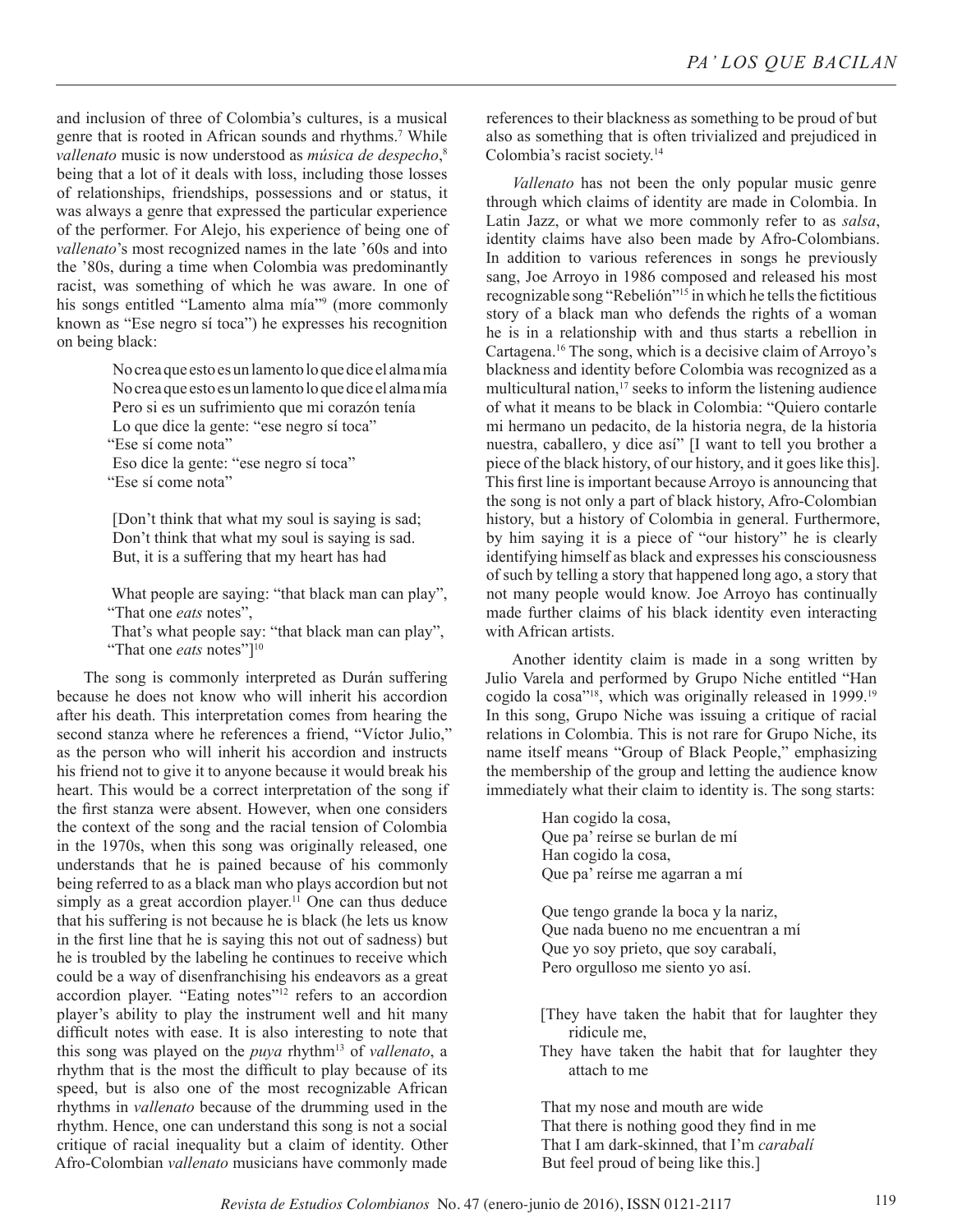The first stanza sets up the identity claim. Black people in Colombia are ridiculed and teased for the amusement of the majority of society, namely whites and *mestizos*. The song then shows some of the titles or words used for mocking Afro-Colombians, but the stanza ends with a claim of being proud of these words or titles, even though the majority of society thinks this is somehow denigrating. Interesting is the use of the word, *carabalí*, which is a word used to describe a black person in many Latin American societies. The word, however, also has a direct reference to Afro-descendants from the Calabar region of Africa, modern day Nigeria. *Carabalís* were usually recognized as difficult to oppress<sup>20</sup> and thus the last two lines work together in creating the idea that although those who ridicule Afro-Colombians by calling them *carabalí* think this is denigrating, in fact this is something that makes them proud.

The second chorus of the song is also instrumental to understanding the social critique that the song is clearly making. The second chorus says: "Blanco corriendo: atleta. Negro corriendo: ratero/ Blanco sin grado: doctor y el negrito: yerbatero" [White man running: athlete. Black man running: thief / White man without a degree: doctor and the little black man: herbalist healer]. In these lines the song communicates the views attached to black and white citizens of Colombia with blacks constantly being vilified or degraded in comparison to whites. A very telling stanza of this song is the one that immediately follows this chorus; the main part of it says:

> Con eso le doy duro a los cueros (Y el negrito: yerbatero)

Vamos a hacer la cuenta (Y el negrito: yerbatero)

Que cuando se trata de salsa, de rumba, yo sí soy salsero (Y el negrito: yerbatero)

- Cuando suena como suena, me vuelvo sonero (Y el negrito: yerbatero)
- "Zapatero, a tu zapato" lo que yo soy es rumbero (Y el negrito: yerbatero)
- [With that I hit the leathers hard (and the little black man: herbalist healer)
- Let's evaluate this, (and the little black man: herbalist healer)
- That when anything deals with salsa or rumba, I become a salsa musician (and the little black man: herbalist healer)
- When it sounds like it sounds, I become a sonero musician (and the little black man: herbalist healer)
- "Shoemaker, stick to your shoes" 21 but what I am is a musician (and the little black man: herbalist healer)]

The song is making a very strong claim here by emphasizing that the racist titles intended to mock black people is actually something that is countersued by black

people to emphasize their importance in society. The song asks to evaluate what people say and by doing so the song states that when music is good, then the black person becomes much more, but only when it deals with music. The phrase "zapatero, a tu zapato" is also an interesting phrase that emphasizes what the majority culture always says to black people by society's continued racist system. The use of the phrase means that someone should stick to what s/he knows; usually it is a condescending remark that is made to people of lower classes as they try to ascend.22 The song has taken this phrase as something that is particularly implied upon black people in Colombia, but rebuts that statement by emphasizing the person's role as a musician and a role that they are proud of. This stanza repeats he phrase that has been translated here as "and the little black man: herbalist healer" interpolated within the rest of the lyrics, and thus acts as a sort of reminder of what the black man is considered to be. This interpolation forces the listener to confront commonly held notions of black people with popular roles for black people today.

This great song has two more lines that are very interesting: "Y he quedado como un tizón y de ñapa disque me han / Puesto "el negrito bembón", bembón" [And I have become like a burned log, and, supposedly, they have / Nicknamed me "the little big-lipped black man"]. This stanza, which begins a series of statements made more in a rapping style than in a singing style, highlight a name that has been given to black men in the Americas. *Negro bembón* was a name given to black men because the majority of society viewed all black men as having big lips. It is interesting to note that Nicolas Guillén, a widely recognized Afro-Cuban poet from the period of the Négritude movement, has a poem called "Negro bembón"23 in which he tells the black man to be proud of being called *bembón* because he has everything he needs. Thus, the song by saying that "Supposedly, they have nicknamed me 'the little big-lipped black man'" is again showing a statement that can usually be considered as denigrating but turning it as something that is empowering for the black man. The song's entire claim is that black people are proud of what they are and do in Colombian society. The song is not limiting what black people are able to do, but is emphasizing that what they actually engage in doing, they do well.

#### **2.** *Hip-Hop* **& Afro-Colombian Identity**

Though *hip-hop* has been one of the most influential subcultures in the world, and though it is clearly rooted in poetry, the intellectual contributions of hip-hop are often dismissed. This is mostly because hip-hop as a subculture is counter-cultural in its being "hetero-normative, youth centered, egalitarian and global"24 while bringing the reality of underappreciated youth to the forefront of popular culture. *Hip-hop* has been important in black communities throughout the world because it has clear antecedents in the culture of the African Diaspora. In particular, rapping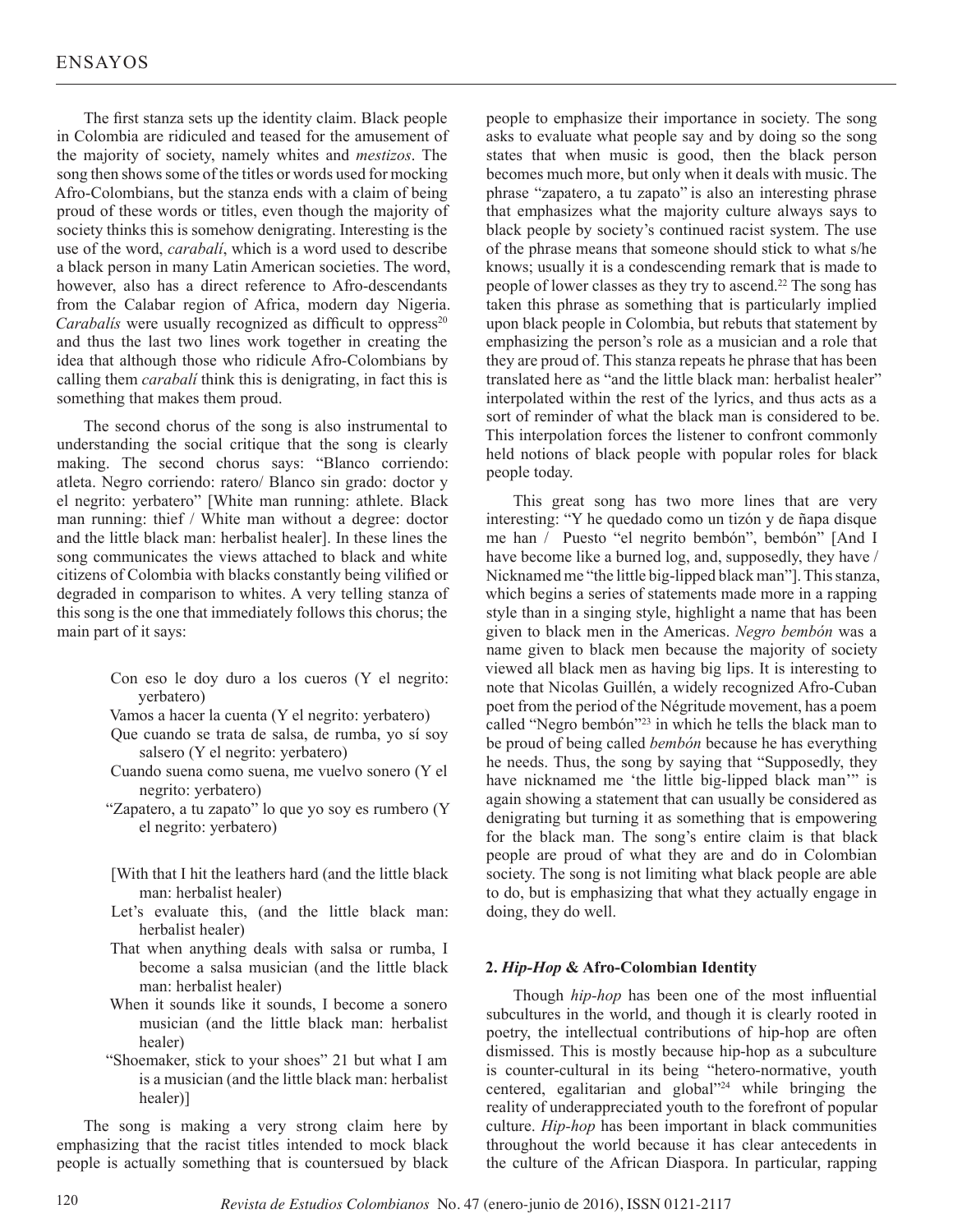has been most connected to the culture since, like poetry, and other spoken word forms seen throughout the African Diaspora, it has roots in African oral traditions.<sup>25</sup> In the United States, *rap* follows the same pattern and evolution as did other forms of poetry; however, because of the perceived poor English performance in schools by the young men and women in the neighborhoods where *rap* emanated from, "literary talent is not readily acknowledged"<sup>26</sup> as something integral to rapping. In Colombia, and surely in the rest of Latin America, *rap* owes part of its development to many local poetic traditions. Obviously, *hip-hop*, and thereby *rap*, is an imported subculture that comes from the United States with its own socio-cultural context. However, in each country, *hip-hop* adapts and changes. *Hip-hop* is not an intransigent culture; it is one that is defined by ingenuity, creativity and change.<sup>27</sup>

*Hip-hop* at its outset served an important role of informing the public of the realities and identities of youth in underdeveloped neighborhoods in New York City. Mainstream popular culture did not provide social and artistic spaces for African-American youth. Thus, *hip-hop* has always had a certain "social protest" angle to it that is purposed with informing on the tough social conditions which *hip-hop* artists live daily and giving voice to the clamor of the injustices they experience. Like *hip-hop* in the United States, *hip-hop* in Colombia has always been known for its socially conscious messages and has thus been labeled as a kind of "social protest" music. Nevertheless, all *hip-hop* artists have to deal with oppression, poverty, racism, unreasonable guilt, and marginalization in their quotidian lives. *Hip-Hop* artists, specifically those of African descent, to a much higher degree, actively experience these realities through their blackness.28 Through *hip-hop*, Colombian youth, who would socially be voiceless, have a medium where they can express their political and social views, protesting violence, corruption, inequality and hardships for the marginalized and alienated people of Colombia. *Hip-Hop* in Colombia has also spawned a new type of national identity and unity, where hip-hop artists see themselves as unified through the subculture of hip-hop and identify themselves as members of "el hip-hop Colombiano."29

More so than any other social group, Afro-Colombian youth have appropriated *hip-hop*. Afro-Colombian music has always "evolved through the process of assimilation, adaptation and synthesis of African sounds with local, autochthonous musical forms"30 and with hip-hop this was no different. Even though Afro-Colombian rappers were not systematically participating in the global hip-hop movement until the 1990s, *hip-hop* was present in Colombia shortly after its popularization in U.S. culture.<sup>31</sup> However, it is crucial to understand that Afro-Colombian *hip-hop* is not simply a regurgitation of its counterpart, but a recreation of it. As Jordan argues, "the adaptation of hip-hop by Colombian youth follows the recombinant strategies that have produced the range of black popular cultures throughout the Americas."32 Afro-Colombian *hip-hop* artists

have also spearheaded the efforts for Colombian hip-hop to have a unique sound by mixing Colombian folkloric music from the Pacific and Atlantic coasts. Afro-Colombian rappers also claim pride in their ethnicity and celebrate hiphop as a black genre of music. Various Afro-Colombian musical groups, including Voodoo Souljahs, Ashanty and Asilo 38, have merged traditional Colombian rhythms and genres with *hip-hop* beats and rhythms.

Flaco Flow and Melanina are among the group of aforementioned musicians who use the structure of *hip-hop* to communicate socio-political messages on a variety of topics. Dago "Flaco Flow" Ramos, and Hugo "Melanina" Caicedo, are *hip-hop* artists from Charco Azul, a neighborhood in Cali. Charco Azul is one of the poorest sections of Cali where the population is mostly Afro-Colombian. Many of their songs educate the public about the plight of Afro-Colombians in the local and national stages. Melanina, one half of this *hiphop* duo, like Grupo Niche, is making a statement of his blackness with his name. Melanina is the Spanish translation of the word melanin, which is the primary determinant of skin color and has since classical ages.33 One of their hit songs, "De barrio en barrio,"<sup>34</sup> very explicitly states their disgust with the current political system and structure, which they claim has only served to fool people into thinking they have a voice. One part of the song says:

- [...] Sube todo menos el salario analítico Melanina el crítico de políticos ladrones
- Típicos juegan con la remesa de tu mesa vienen al barrio te abrazan te besan
- Contigo rezan prometen acabar con la pobreza
- Y todo eso queda en promesas falsas patrañas artimañas
- Que al pueblo engañan cuantos empleos prometen en sus campañas
- Después nosotros sin nada y ellos celebran con champaña.

[...] [Everything is raised except salaries, Melanina, is an analyst, the critic of the thieving politicians, typical, they play with your table top, come to the town, hug and kiss you, they pray with you, they claim to want to end poverty, and all of that stays in their absurd stories and tricks, they fool the people with the jobs they promise in their campaigns, and after that we have nothing while they celebrate with champagne.]

This spirited verse from "De barrio en barrio" highlights the injustices that Flaco Flow and Melanina faced as residents of *barrios,* neighborhoods, like Charco Azul. They now seek to educate the youth, the primary listeners of their music, to not be so trusting of politicians but to equally hold them accountable for what happens in their neighborhoods. The song's purpose is also to communicate a shared struggle by people of African descent in Colombia by stating that these injustices happen in any neighborhood and the injustices, like the people, are the same regardless of the neighborhood.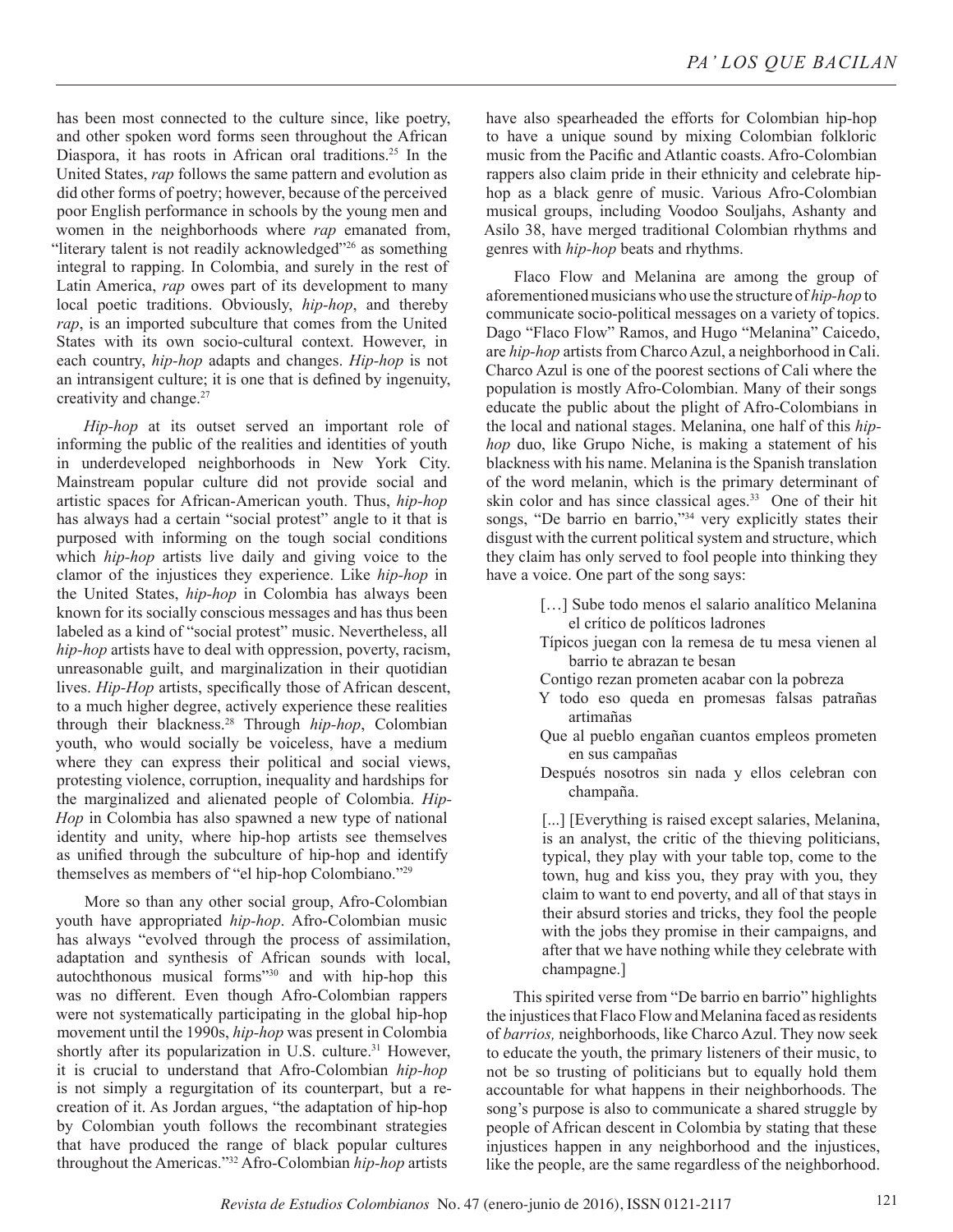Other songs they have written express a sense of connection with their neighborhoods but also highlight the need for equality, racial and otherwise, in Colombia. In "Día de mi suerte" they talk about improving their personal situations along with the situation of their communities. In "Hasta cuándo" they speak about the historical disenfranchisement of Colombia's black population and discuss Colombia's lack of progress over the past twenty years. Flaco Flow and Melanina's music is a prime example of the types of socio-political messages in Colombian *hip-hop* but also of the awareness these rappers have of the impact this music has on their audience and how it can be used to educate and improve the lives of the listeners.

Choc Quib Town, the Grammy nominated Afro-Colombian *hip-hop* group, has been at the forefront of the movement in Colombia. Choc Quib Town is composed of three MC's, or rappers, Carlos "Tostao" Valencia, Gloria "Goyo" Martínez and Miguel "Slow" Martínez, who have as an assumed mission to spread socially conscious music accompanied with modern rhythms and beats. Most of their songs are about the many different aspects of the black experience in Colombia and, to emphasize this, they commonly mix traditional Afro-Colombian rhythms with contemporary *hip-hop* sounds. The songs from their first international hit album "Oro" continue the socially conscious dialogue of their music, which had been known in Colombia for years prior to their global success. One of the most representative songs of Choc Quib Town's musical intentions is "Prietos,"35 which makes a definitive claim about the presence of Afro-Colombians in the national scene. The chorus states:

En los procesos culturales habrá prietos En espacio de intelectual habrá prietos Porque tenemos la inteligencia los prietos Ciencia y tecnología también tienen prietos<sup>36</sup>

[In cultural development there will be blacks In intellectual spaces there will be blacks Because we, the blacks, have intelligence Blacks also have science and technology]

Choc Quib Town is trying to express the value and worth of Colombia's black population by claiming and informing the listener that they will be present in all aspects of life. Whether it is the cultural, intellectual, or scientific aspect of Colombian life, the song is stating that Afro-Colombians will be a constant presence. The powerful message in this song surely echoes the prior claims that some Afro-Colombian poets have made, but goes on further, by appealing to the listeners to become active in the process. In another part of the song Tostao, the MC who wrote this stanza, makes a bolder claim:

> Mostrándole a la gente nuestra vida real No la que siempre nos han querido achacar […]

Pisando terreno nuestro que dicen que es ajeno Papi lo untas con sangre y con dinero Por todo lo que hiciste con un pueblo entero Organicemos las ideas y apúntemelas bien En una lucha clara por la toma de poder Y colémonos en los espacios apropiados Jugando por los que han perdido y no han jugado

[Showing people our real life

Not the one that they have always tried to attach to us

 $[\ldots]$ 

Stepping on our land that they say is another's While you stain it with blood and money Due to everything you have done with an entire people Let's organize our ideas and let's write them down In a clear-cut battle for control of power

And let's make our way in the appropriate spaces Playing for those who have lost and those who have not played]

In this provocative stanza, Tostao is saying many things about black identity. He starts by letting the listener know that he is highlighting the real side of life for Afro-Colombians, and then goes on to mention that part of this reality is the disenfranchisement that Afro-Colombians experience with their land, a land that is theirs. This is a clear critique of the displacement Afro-Colombians experience even though they collectively and legally have owned the lands since 1993 due to Law  $70^{37}$ . The line that makes the boldest observation is the one where he claims that the land has been stained by blood and money. This is a clear reference to the financial benefit the country made from slavery without caring for the enslaved people themselves. This line sets up the following lines where he says that Afro-Colombians should organize and plan ways to make it into the upper echelons of power so that they can be in control of their own circumstances. This powerful message in this song surely echoes the prior claims that some Afro-Colombian poets have made, but goes on further, by appealing to the listeners to become active in the process.

Many other songs by Choc Quib Town have vivid lyrics like those found in "Prietos." In another song, "De donde vengo yo,"38 they make a claim about the town where they come from:

> Característica general: alegría total, Invisibilidad nacional e internacional Auto-discriminación sin razón Racismo inminente, mucha corrupción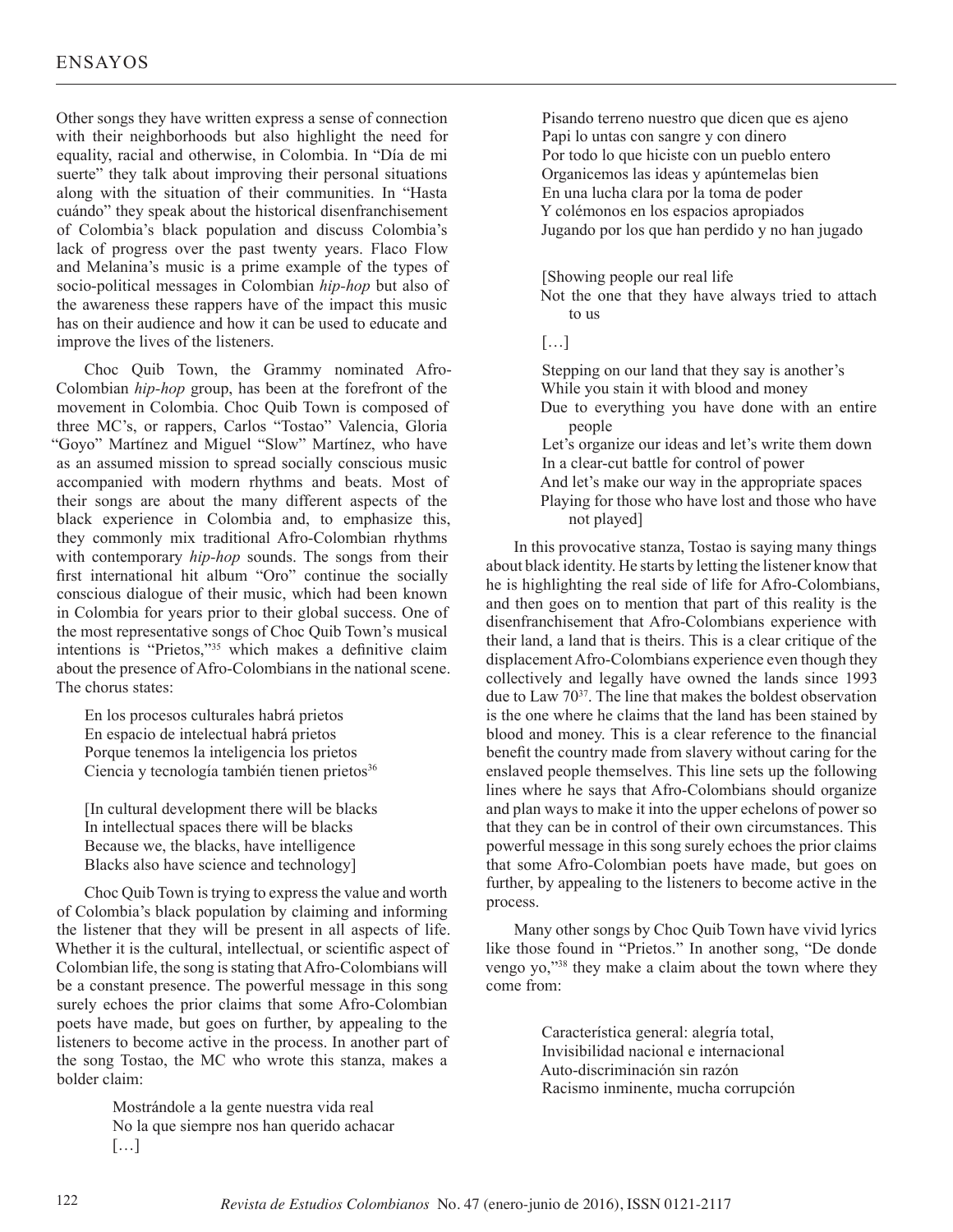[…]

Monte culebra Máquina de guerra Desplazamientos por intereses en la tierra Su tienda de pescado Agua por todo lado Es una empresa Que ni el Discovery ha explotado

[General characteristics: complete happiness National and internationally Invisibility Self-discrimination without reason Imminent racism, lots of corruption

## […]

Snakes from the mountains, War machines, Displacement because of interest in the land, And your fish stand, Water everywhere It's a company That not even Discovery [Channel] has exploited]

These two vivid stanzas are placed one after another. Tostao, in the first stanza, describes the specific important natural characteristics of the land, but then mentions other realities of the land, including invisibility of Afro-Colombian people along with prejudice both by Afro-Colombians and against Afro-Colombians. Then Goyo, the only female member of the group, does the same by stressing dangers of the land. She starts with a common danger for the people in the "lay lands"39 of Colombia: snakes, which are always a problem, but then also mentions the current violent struggle that then leads to the displacement of many Afro-Colombians. She then sings about water and anyone familiar with the Department of Chocó, the department where the members of Choc Quib Town come from, knows that Chocó has many water resources, being Colombia's only land to be connected to both the Atlantic and Pacific oceans. This bountiful source of water, she exclaims, is something that not even the Discovery Channel has discovered. This reference to a particular American influence can be a representation of the imperial activities of the United States, but can also be a reference to the international invisibility of the people and the land of Chocó.

Other songs from "Oro" have similar messages. In their most popular song "Somos Pacífico" they are showing a

unity of Afro-Colombians based not only on phenotype but on culture and traditions. In "Oro" they discuss the illegal activity of stealing natural resources from Afro-Colombian lands, and in "Pescao envenenao" they metaphorically speak about government corruption and how it siphons public funds. Not only are they expressing a specific Afro-Colombian political and socially conscious identity, but press on to also inform the listener of the realities Afro-Colombians face. In this way, the hip-hop that Choc Quib Town produces, being a modern form of poetry continues the Afro-Colombian poetical tradition of communicating identity and reality while using a popular cultural genre as the medium.

### **3. Conclusion**

The fact that different musical genres have been used by musicians, especially Afro-Colombian musicians, as a method to celebrate their identity, criticize society and communicate their injustices, is something that is seen in the stream of Afro-Colombian thought. If we connect the music, especially hip-hop, with the Afro-Colombian poetic tradition, we can see that these claims of black identity have been commonly seen throughout Colombia's popular history.40 Music is a medium through which the artists, in this case Afro-Colombians, can communicate messages that are not always popular. The messages in the songs by Enrique Diaz, Grupo Niche or Choc Quib Town that highlight the injustices faced by black people in Colombia, are messages that when communicated through other means are muted and deemphasized. The goal of Afro-Colombian musicians when making strong identity claims is to bring to popular awareness the injustices faced by Afro-Colombians daily. The artists use the music that most of Colombians enjoy to expand the knowledge of the listener, force the listener to confront the dualities in Colombia and make the listener responsible for enacting social change. Social change does not always mean changing a law, but changing the way in which the listener considers, treats or interacts with Afro-Colombians. By making these claims in popular music, the artists thus become social activists focused on changing the praxis of the individual and making that as important as changing specific laws to force this behavior. Social change, for these artists, comes through their listeners and their change in behavior.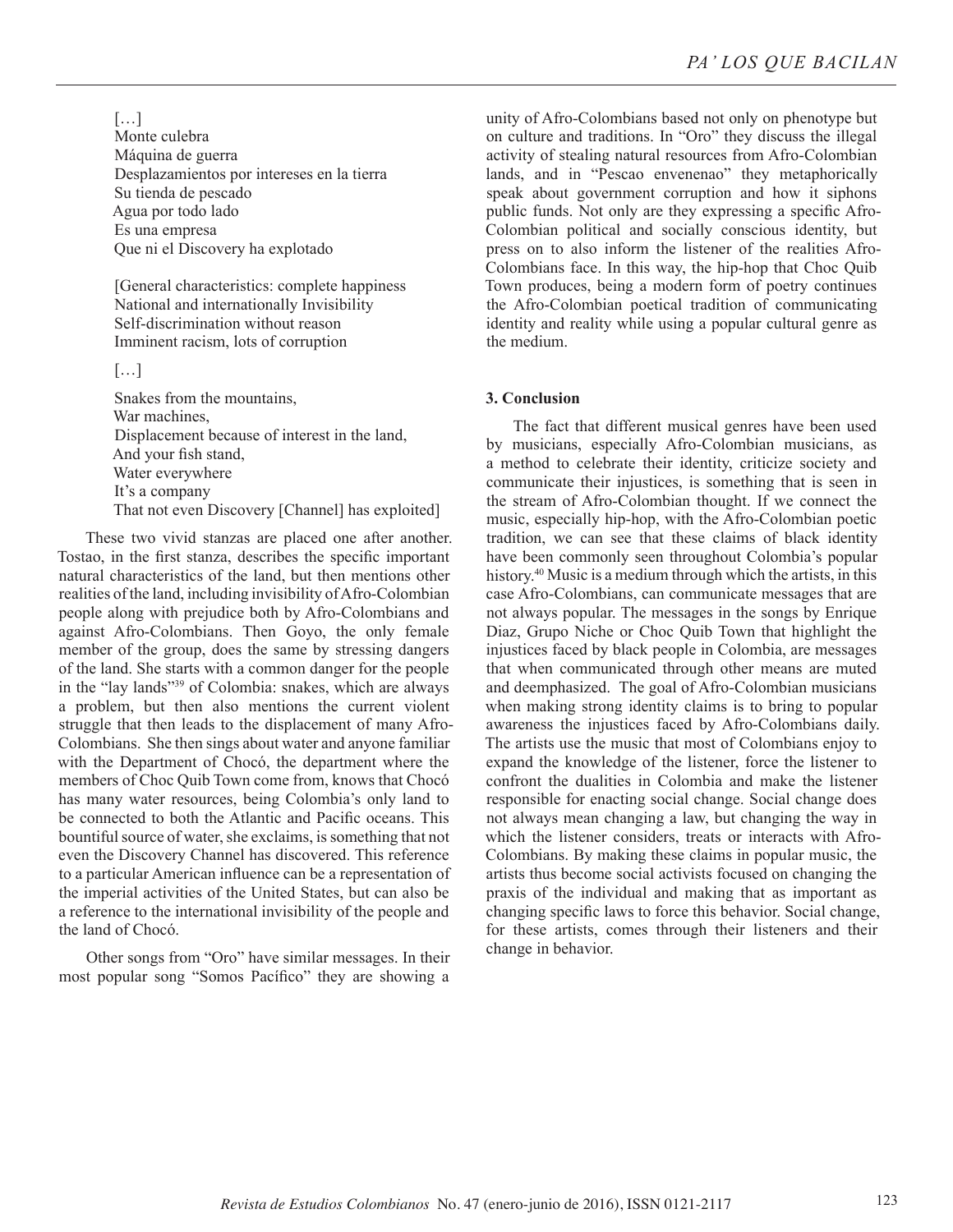## **Notes**

- 1 I will use the term 'Popular Music' here to refer to musical genres that have crossed topographical and cultural borders. Popular music in and of itself is not a genre, but is rather an inclusive term that is used to denote genres that have mass appeal.
- 2 A compelling argument for the role of topography and its impact on cultures can be found in Richards, Cara, and Henry Dobyns. "Topography and Culture: The Case of the Changing Cage." *Human Organization* 16.1 (1957): 16-20. Web.
- 3 A insightful discussion of *cumbia* and its development as a popular musical genre is found in Wade, Peter. Music, Race Nation Música Tropical in Colombia. Chicago, IL: U of Chicago, 2000. Print.
- 4 *Vallenato* literally means "from the valley." However, prior to its use as the name of a musical genre, *vallenato* was a derogatory term used to label people whose skin carried marks for being constantly bitten by mosquitoes; this would happen more often to people who were from El Valle de Upar.
- 5 *Juglar* literally interpreted as minstrel, refers to the old European tradition of musicians who traveled from town to town.
- 6 A history of *vallenato* can be found in Wade, Peter. *Music, Race, Nation: Música Tropical in Colombia*. Chicago, IL: U of Chicago, 2000. Print.
- 7 *Vallenato* is often referred to as a musical genre that includes African, European and Indigenous influences because of its instrumentation. The three basic instruments of *vallenato* are the accordion, a European instrument, the *caja*, an African instrument and the *guacharaca*, an instrument of the indigenous Tairona people.
- 8 Literally "Music of Despair"
- 9 Alejo Durán*. Historia musical de Alejo Durán*. Discos Fuentes, 2008. CD.
- 10 All translations are mine.
- 11 Branche, Jerome. *Colonialism and Race in Luso-Hispanic Literature*. Columbia: U of Missouri, 2006. Print.
- 12 The line "That one *eats* notes" was translated verbatim because an English equivalent does not exist.
- 13 *Vallenato* has four distinct rhythms, or *aires*, as they are known to *vallenato* musicians: *paseo*, *son*, *merengue* and *puya*. They differ in speed and melodic structure but not in instrumentation.
- 14 A perfect example of this is Enrique Diaz's song "Pobre negro" or "Poor Black Man." Enrique Díaz is another Afro-Colombian *vallenato* musician and the song's lyrics talk about the pain that black people, specifically black men, feel because of their blackness. "Pobre negro" in Enrique Diaz. *Grandes Éxitos*. Unknown, 2007. CD.
- 15 Joe Arroyo Y La Verdad. *Grandes Exitos*. Discos Fuentes, 1999. CD.
- 16 A very detailed analysis of this song is found in Mark Q. Sawyer's article "Du Bois' Double Consciousness Versus Latin American Exceptionalism: Joe Arroyo, Salsa, and Négritude" in *Transnational Blackness: Navigating the Global Color Line* Ed. Manning Marable & Vanessa Agard-Jones. New York: Palgrave McMillan, 2008. Print.
- 17 The ratification of Colombia's modified Constitution in 1991 added the recognition that Colombia is a multicultural nation. This song predates that Constitution.
- 18 Grupo Niche. "Han cogido la cosa." PPM, 2009. CD.
- 19 A brief analysis of this song is found in Ng'weno, Bettina. "Suspect Nationals." *Turf Wars: Territory and Citizenship in the Contemporary State*. Stanford, CA: Stanford UP, 2007. 119-121. Print.
- 20 "Carabalí" Def. 1. *Diccionario de la Real Academia Española Online.* Real Academia Española, Asociación de Academias de la Lengua Española. Web. 23 Oct. 2015.
- 21 The literal translation of *Zapatero, a tu zapato* is "The cobbler should stick to his last" which is an old European saying that makes reference that the person should be concerned only with what he/she knows. However, the verbatim translation opted for above makes more sense in the context of the song and thus was employed over the use of "The cobbler should stick to his last".
- 22 Candelario Obeso, a prominent Afro-Colombian writer from the 1800's, used this phrase as the basis of a play entitled "Secundino el Zapatero" which is the story of a shoemaker who tries to ascend socially and is reminded that he is nothing more but a shoemaker as he makes this attempt. Although not directly quoting Candelario Obeso here, it is interesting to note that even 100 years after Obeso, the same implications are made to people of lower classes, especially to black men. See Obeso, Candelario. *Cantos populares de mi tierra; Secundino el zapatero. Bogotá: Ministerio De Cultura, 2010. Print.*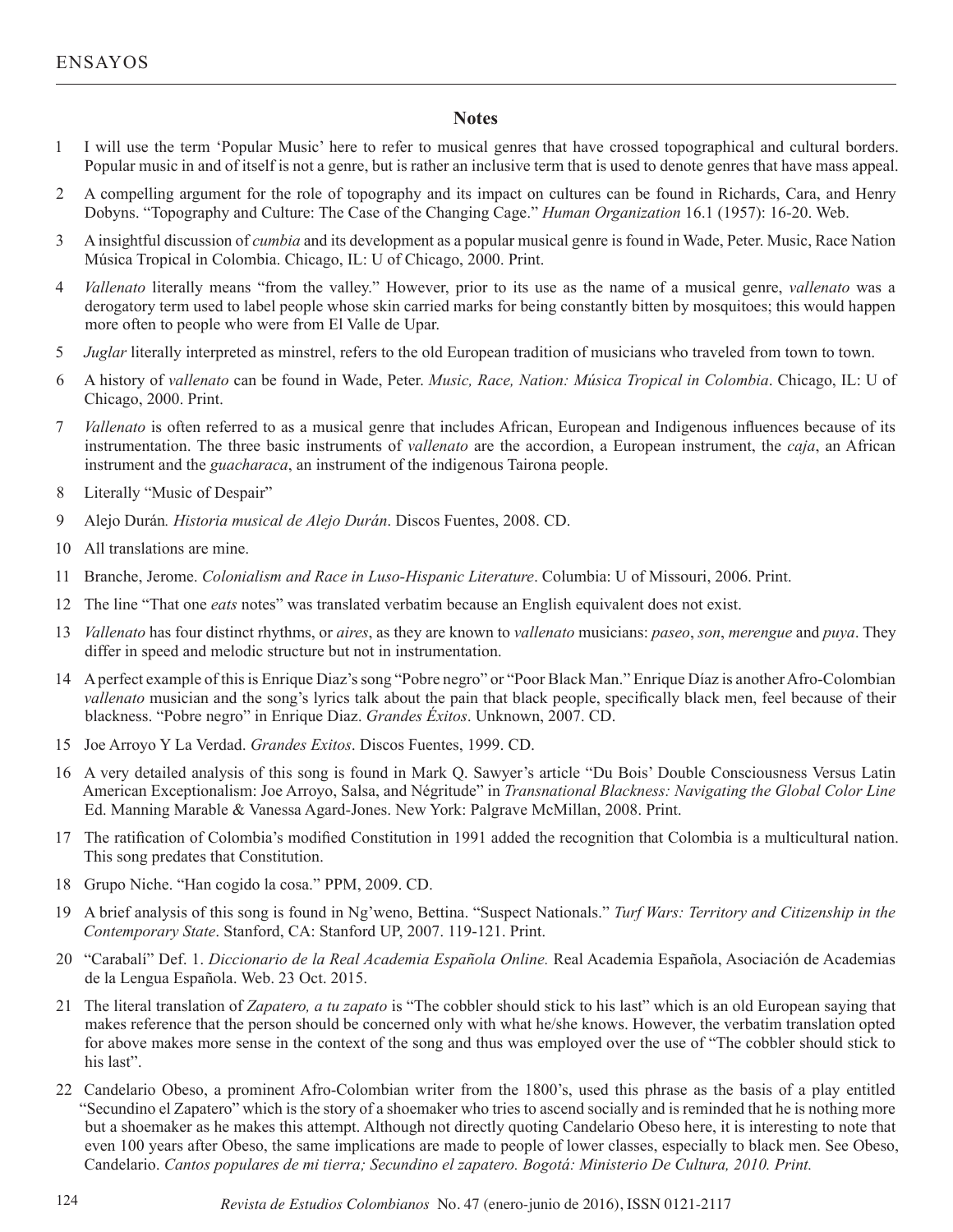- 23 Compare notes in "Nicolás Guillén, Poet (1902-1989)." Nicolas Guillen, Poet. AfroCubaWeb, n.d. Web. 23 Oct. 2015. & Maguire, Emily. "Island Signifyin(g): Tracing a Caribbean Sense of Play in Lydia Cabrera and Nicolás Guillén." *Ciberletras*. N.p., n.d. Web. 23 Oct. 2015
- 24 Pate, Alexs D. *In the Heart of the Beat: The Poetry of Rap*. Lanham, MD: Scarecrow, 2010. 2-3. Print.
- 25 Pate, *In the Heart of the Beat: The Poetry of Rap,* 3
- 26 Pate, *In the Heart of the Beat: The Poetry of Rap, 2*
- 27 Tickner, Arlene B. "Aquí En El Ghetto: Hip-hop in Colombia, Cuba, and Mexico." *Latin American Politics and Society* 50.3 (2008): 121-46. Web.
- 28 Flores, Juan. *From Bomba to Hip-hop: Puerto Rican Culture and Latino Identity*. New York: Columbia UP, 2000. 24-26. Print.
- 29 Dennis, Christopher. "The 'Afro-Colombianization' of Hip-Hop and Discourses on Authenticity." Ed. Ignacio Corona and Alejandro L. Madrid. *Postnational Musical Identities: Cultural Production, Distribution, and Consumption in a Globalized Scenario*. Lanham, MD: Lexington, 2008. N. pag. Print.
- 30 Dennis, *Postnational Musical Identities,* 186.
- 31 Dennis, *Postnational Musical Identities,* 188.
- 32 Jordan, Joseph. "Afro-Colombia: A Case for Pan-African Analysis." *Souls* 6.2 (2004): 19-30. Print.
- 33 The word melanin comes from the Greek work *melas*, which means "black or dark" referring to the color of the skin of those who had a higher level of melanin present.
- 34 Flaco Flow Y Melanina. *De Barrio En Barrio*. Polizones Records, 2006. CD.
- 35 The word *prieto* can be translated as "blackish" but it is one of the many titles given to black people in Colombia.
- 36 Choc Quib Town. Oro. Nacional Records, 2010. CD.
- 37 The passage of the Law 70 or "Law of the Black Communities" in August 27, 1993, is one of the biggest achievements of the Afro-Colombian civil rights movement. The Law emphasizes that black communities are entitled to the lands they live in. This was done as a result of armed efforts to expel people from their lands, lands that have been in the possession of Afro-Colombians for hundreds of years. This injustice continues today even though the law was passed in 1993.
- 38 Choc Quib Town. Oro. Nacional Records, 2010. CD.
- 39 In Spanish, this term is *tierras baldías*, which refers to the lands that were given to the people of African descent in Colombia during the colonial period.
- 40 Perea, Guesnerth Josué. "Alaridos e las baldías: The Role of AfroColombian Poetry in the Creation of a Black Identity in Colombia." *Let Spirit Speak!: Cultural Journeys through the African Diaspora*. Ed. Vanessa Kimberly. Valdés. Albany: State U of New York, 2012. N. pag. Print.

#### **Works cited**

Alejo Durán. *Historia Musical De Alejo Durán*. Discos Fuentes, 2008. CD.

Branche, Jerome. *Colonialism and Race in Luso-Hispanic Literature*. Columbia: U of Missouri, 2006. Print.

- Choc Quib Town. *Oro*. Nacional Records, 2010. CD.
- Dennis, Christopher. "The 'Afro-Colombianization' of Hip-Hop and Discourses on Authenticity." Ed. Ignacio Corona and Alejandro L. Madrid. *Postnational Musical Identities: Cultural Production, Distribution, and Consumption in a Globalized Scenario*. Lanham, MD: Lexington, 2008. Print.

Enrique Díaz. *Grandes Éxitos*. Unknown, 2007. CD.

Flaco Flow Y Melanina. *De Barrio En Barrio*. Polizones Records, 2006. CD.

- Flores, Juan. *From Bomba to Hip-hop: Puerto Rican Culture and Latino Identity*. New York: Columbia UP, 2000. Print.
- Grupo Niche. *Han Cogido La Cosa*. PPM, 2009. CD.
- Joe Arroyo y La Verdad. *Grandes Éxitos*. Discos Fuentes, 1999. CD.